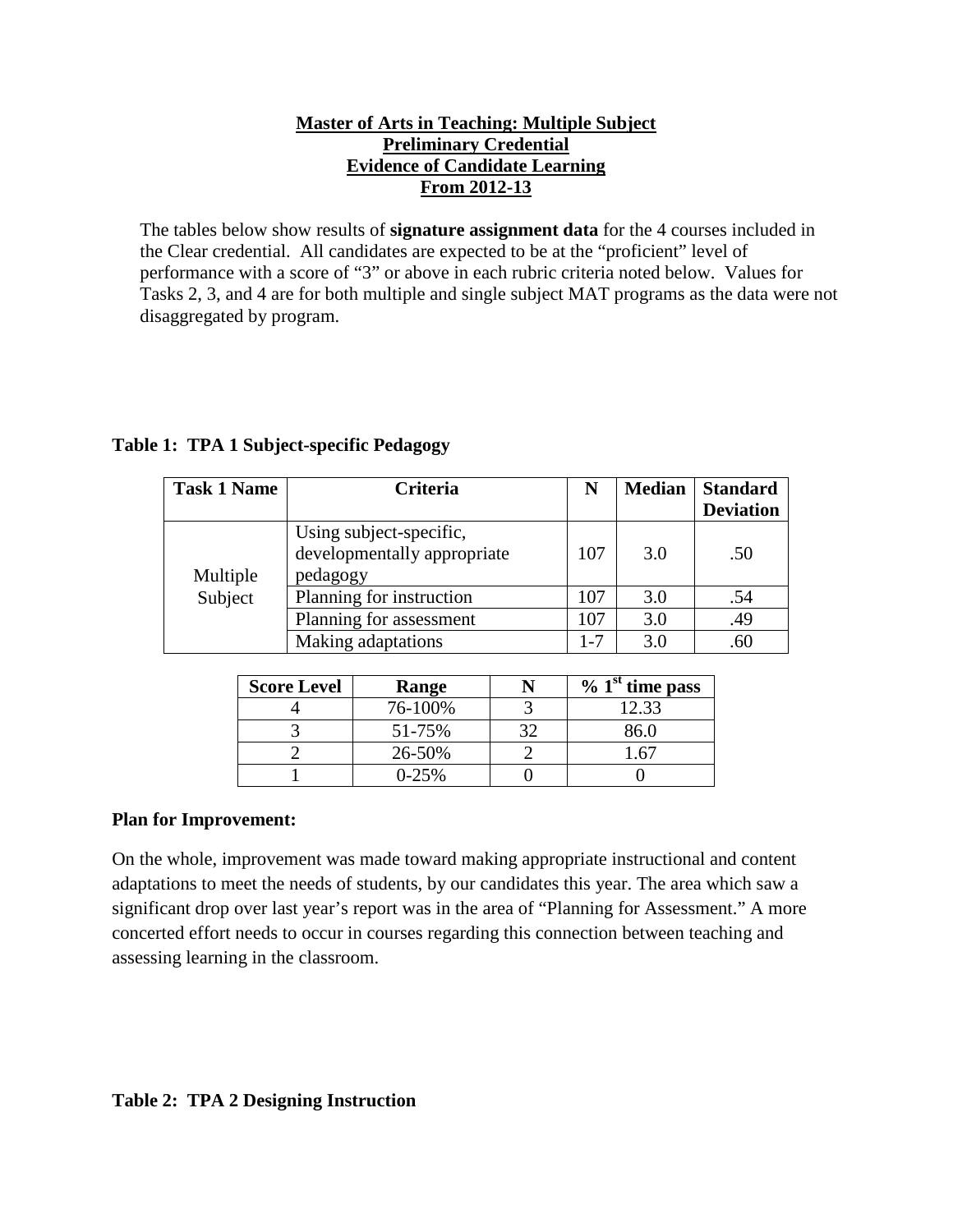| <b>Criteria</b>                     | N   | <b>Mean</b> | <b>Standard</b><br><b>Deviation</b> |
|-------------------------------------|-----|-------------|-------------------------------------|
| Establishing goals and<br>standards | 150 | 3.0         | .45                                 |
| Learning about students             | 150 | 3.0         | .60                                 |
| Planning for instruction            | 150 | 3.0         | .60                                 |
| Making adaptations                  | 150 | 3.0         | .63                                 |
| Using pedagogical skills            | 150 | 3.0         | .62                                 |
| Reflecting                          | 150 | 3.0         | .59                                 |

| <b>Score Level</b> | Range   |     | $\%$ 1 <sup>st</sup> time pass |
|--------------------|---------|-----|--------------------------------|
|                    | 76-100% |     | 25.0                           |
|                    | 51-75%  | 102 |                                |
|                    | 26-50%  |     |                                |
|                    | $0-25%$ |     |                                |

**Plan for Improvement:**

**The information provided shows an almost exact alignment to last year's report. The program needs to continue to encourage moving upward in all areas regarding elements in TPA 2.** 

**Table 3: TPA 3 Assessing Learning**

| <b>Criteria</b>                     | N   | <b>Mean</b> | <b>Standard</b><br><b>Deviation</b> |
|-------------------------------------|-----|-------------|-------------------------------------|
| Establishing goals and<br>standards | 109 | 3.0         | .51                                 |
| Planning for assessment             | 109 | 3.0         | .49                                 |
| Learning about students             | 109 | 3.0         | .47                                 |
| Making adaptations                  | 109 | 3.0         | .66                                 |
| Analyzing evidence                  | 109 | 3.0         | .59                                 |
| Reflecting                          | 109 | 3.0         | .46                                 |

| <b>Score Level</b> | <b>Range</b> | $\%$ 1 <sup>st</sup> time pass |
|--------------------|--------------|--------------------------------|
|                    | 76-100%      |                                |
|                    | 51-75%       |                                |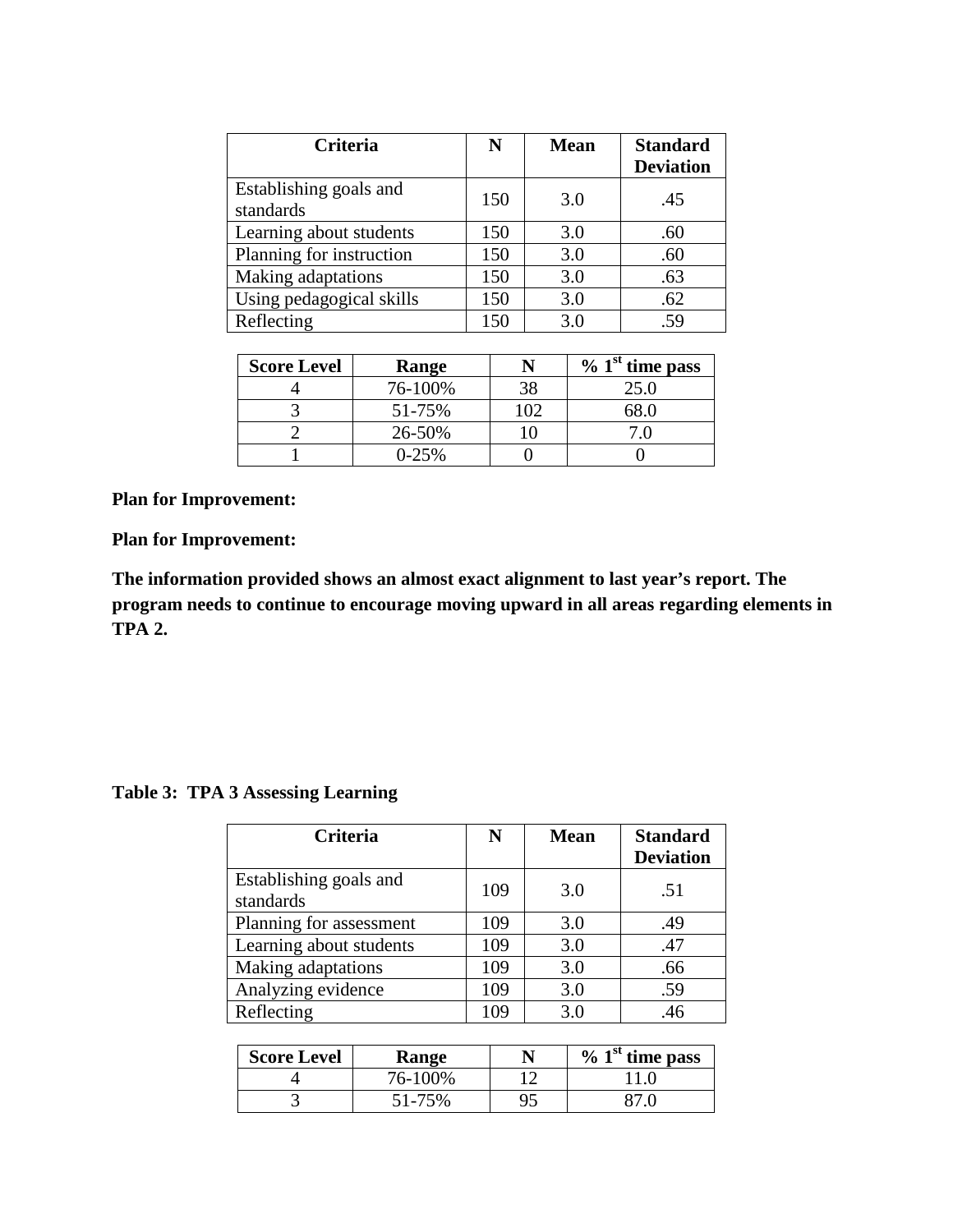| $.6 - 50\%$<br>$20 - 51'$ |  |
|---------------------------|--|
| $\Delta F \sim$           |  |

In comparing this current report to last year (2011-2012) there is significant overall improvement in the area of "Learning about Students." It is encouraging that our candidates show empathy and understanding while in the classroom towards struggling students. Our candidates also showed improvement in "Analyzing evidence" for this TPA Task. This lead to higher  $1<sup>st</sup>$  time passage rates for our standard of excellence which is a "3" for any task. We need to continue to encourage candidates to work on better reflection and assessment techniques

#### **Table 4: TPA 4 Culminating Teaching Experience**

| <b>Criteria</b>                  | N   | <b>Median</b> | <b>Standard</b>  |
|----------------------------------|-----|---------------|------------------|
|                                  |     |               | <b>Deviation</b> |
| Establishing goals and standards | 118 | 3.0           | .29              |
| Learning about students          | 118 | 3.0           | .57              |
| Describing classroom environment | 118 | 3.0           | .50              |
| Planning for instruction         | 118 | 3.0           | .53              |
| Making adaptations               | 118 | 3.0           | .66              |
| Using pedagogical skills         | 118 | 3.0           | .53              |
| Analyzing student evidence       | 118 | 3.0           | .60              |
| Reflection                       | 118 | 3.0           | .48              |

| <b>Score Level</b> | Range   |    | $\%$ 1 <sup>st</sup> time pass |
|--------------------|---------|----|--------------------------------|
|                    | 76-100% | ١h | 30.0                           |
|                    | 51-75%  |    |                                |
|                    | 26-50%  |    |                                |
|                    | $0-25%$ |    |                                |

#### **Plan for Improvement:**

There is very little significant change from last year's report. (2011-2012) The program needs to continue to encourage candidates to improve all skills on this task, especially in reflection.

| Table 5: EDU 600 Signature Assignment |  |  |
|---------------------------------------|--|--|
|---------------------------------------|--|--|

| Criteria | $\mathbf{N}^{\tau}$ | <b>Mean</b> | <b>Standard</b>  |
|----------|---------------------|-------------|------------------|
|          |                     |             | <b>Deviation</b> |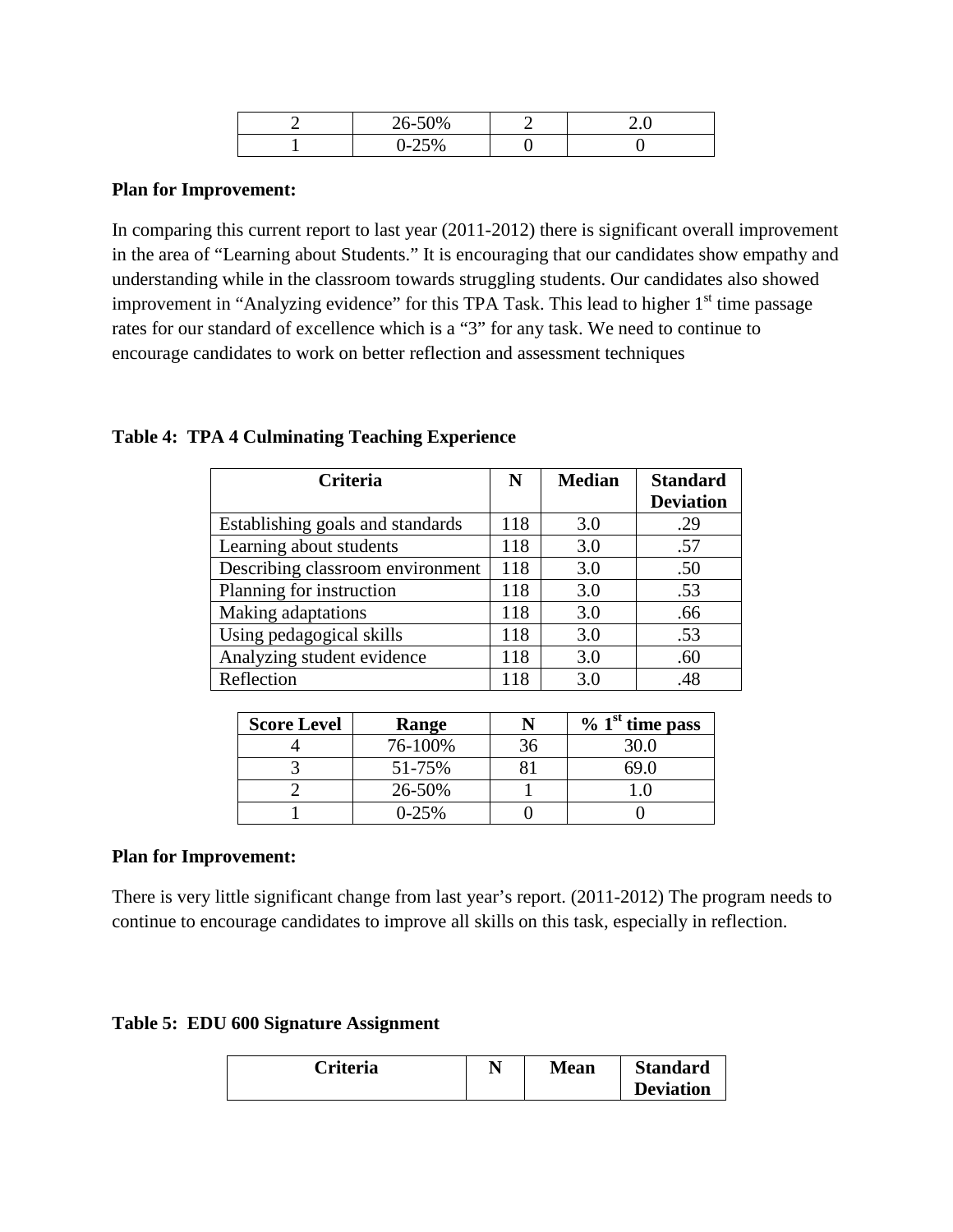| Knowledge of research-based<br>theories and principles of<br>human learning and<br>development | 32 | 4.0 |     |
|------------------------------------------------------------------------------------------------|----|-----|-----|
| Knowledge about how these<br>theories affect classroom<br>practice                             | 32 | 4.0 | .45 |
| Reflection on how these<br>theories affect and resonate<br>with candidates' beliefs            | 32 | 4.0 | .65 |
| Presentation is grammatically<br>correct, spelling is correct,<br>layout is organized          | 32 | 4.0 | -30 |

Candidates are scored on four (4) separate criteria. Scores are based on whole numbers with one (1) as the lowest possible score and four (4) as the highest possible score on a 4-point rubric. The average rubric score for this signature assignment is 4 on a 4-point rubric

### **Plan for Improvement:**

The MAT program director, along with the EDU600 course instructors will review the informational sources currently provided to the students, as well as how the expected outcome of the above criteria is taught. It will be determined what additional current and appropriate information sources are available and how students learn to access them and assess their appropriateness as sources.

**Table 6: EDU 610 Signature Assignment**

| <b>Criteria</b>                                                                 | N  | <b>Median</b> | <b>Standard</b><br><b>Deviation</b> |
|---------------------------------------------------------------------------------|----|---------------|-------------------------------------|
| Data collection through<br>anecdotal observation and<br>student conferences     | 50 | 4.0           | .34                                 |
| Data collection to determine<br>student ELD or special needs<br>abilities       | 50 | 4.0           | .36                                 |
| Data collection through<br>administration of literacy<br>assessment instruments | 50 | 4.0           | -61                                 |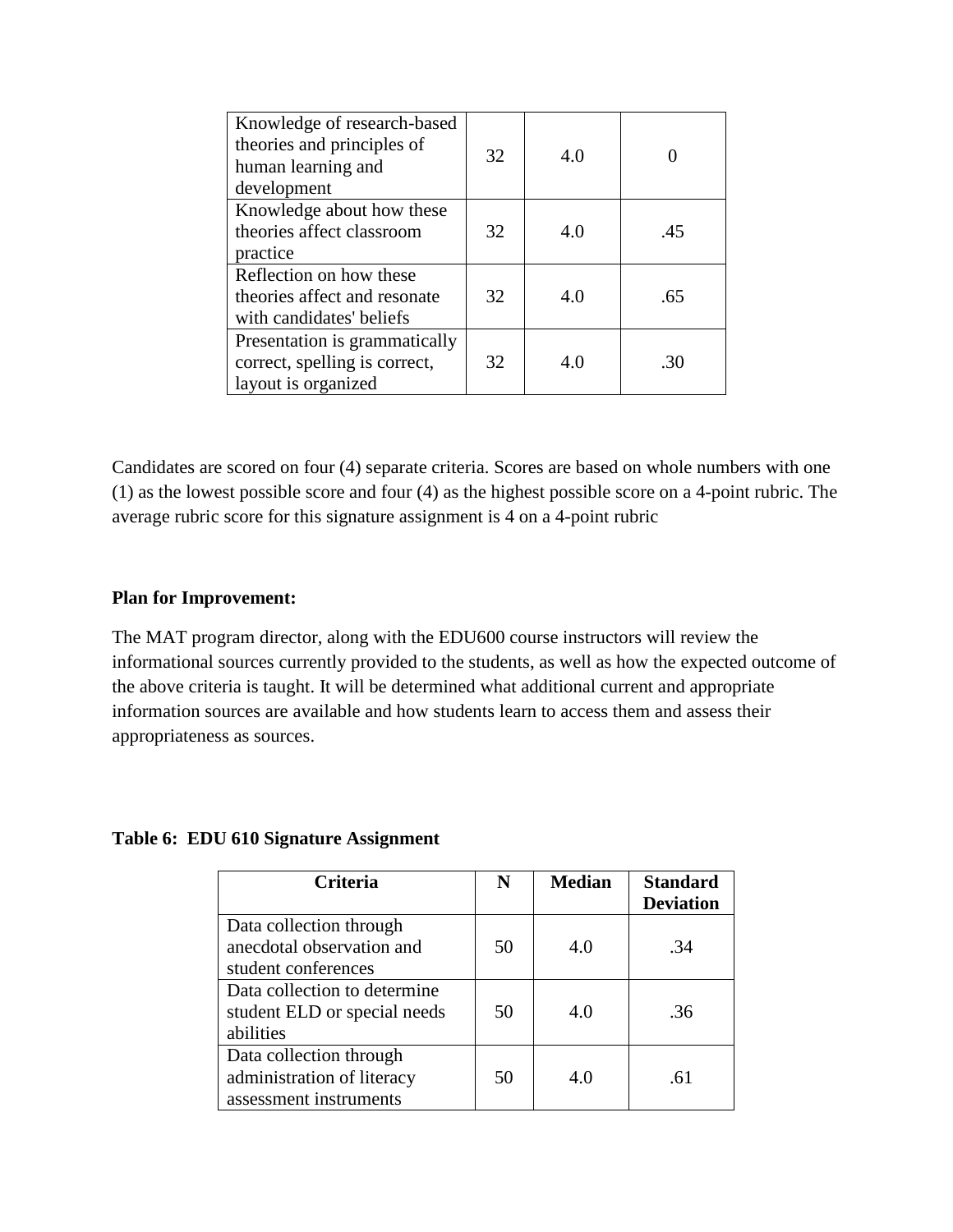| Reflection on student strengths<br>and areas for growth    | 50 | 4.0 | .56 |
|------------------------------------------------------------|----|-----|-----|
| Setting learning goals or next<br>steps for student growth | 50 | 4.0 | .75 |

The MAT Program Director along with the EDU620 course professors will review the rubric criteria results and discuss the consistency of highs cores throughout the Rubric Criteria for this course, as well as address the need to review criteria for any lower scores.

**Table 7: EDU 611 Thematic Unit of Instruction Signature Assignment**

| <b>Criteria</b>                                                                                                                                                                                                                                                          | N  | <b>Mean</b> | <b>Standard</b><br><b>Deviation</b> |
|--------------------------------------------------------------------------------------------------------------------------------------------------------------------------------------------------------------------------------------------------------------------------|----|-------------|-------------------------------------|
| The candidate provides clear, coherent<br>rationales for the unit, the California Content<br>Standards selected, as well as the way the<br>Integrated, Thematic Unit of Instruction fits<br>with the instruction both prior and subsequent<br>to the unit of instruction | 57 | 4.0         | .42                                 |
| The candidate is able to identify the<br>California State Standards for the Integrated,<br>Thematic Unit of Instruction for both the unit<br>and lesson planning and lists appropriate<br>objectives for both the unit and each<br>individual lesson.                    | 57 | 4.0         | .29                                 |
| The Integrated, Thematic Unit of Instruction<br>demonstrates the candidates' ability to plan<br>both long-range and short-term through both<br>the unit plan itself as well as in individual<br>lessons.                                                                 | 57 | 4.0         | .57                                 |
| The candidate shows competence in planning<br>instruction that will provide quality<br>instruction to all students including, but not<br>limited to: Gifted, ELL, Special Needs and<br>At-Risk students.                                                                 | 57 | 4.0         | .59                                 |
| The Integrated, Thematic Unit of Instruction<br>demonstrates the candidates' knowledge and<br>plan for application of effective formative<br>and summative assessments                                                                                                   | 57 | 4.0         | .42                                 |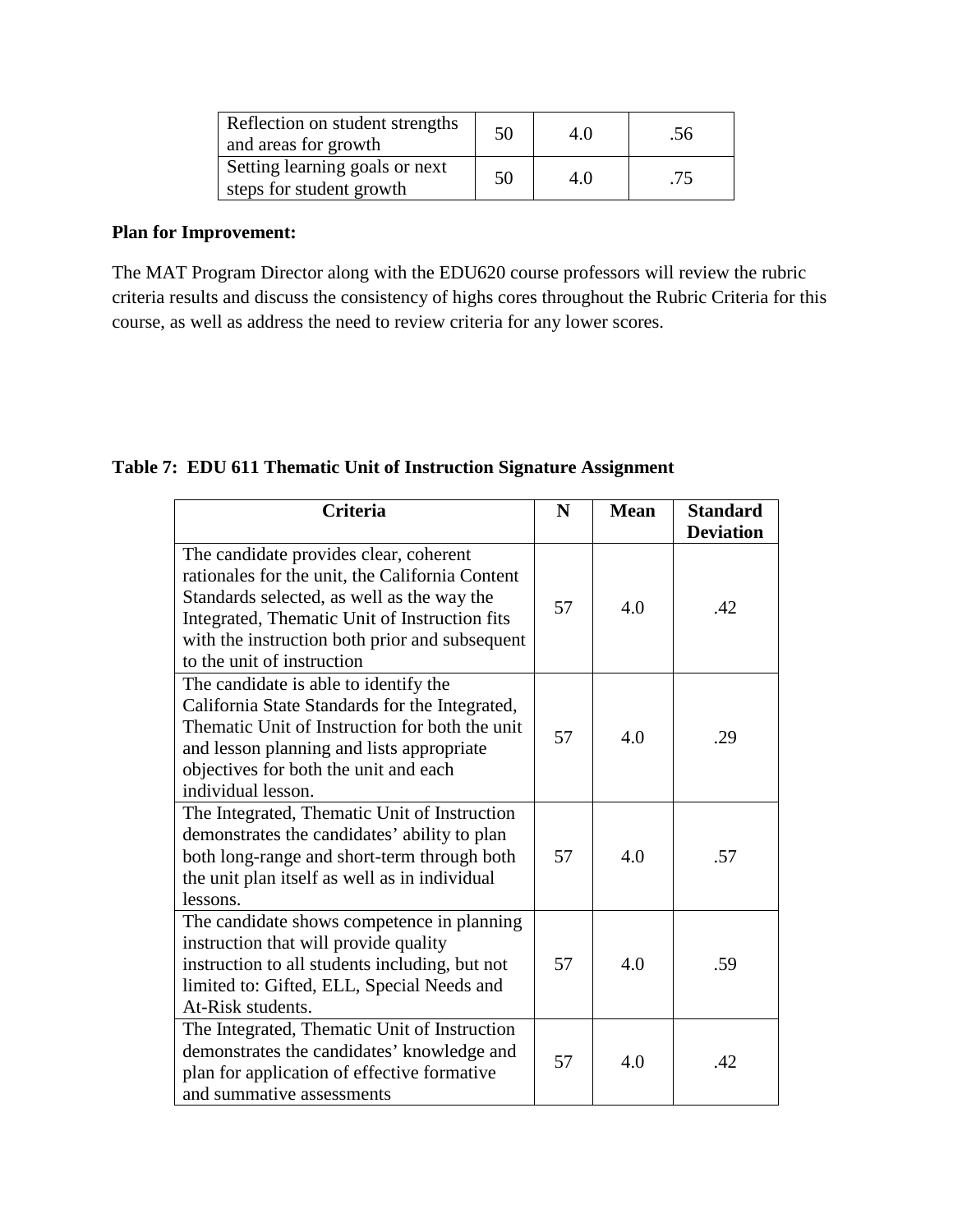| The Integrated, Thematic Unit of Instruction<br>demonstrates the candidates' ability to gather<br>and use meaningful, pertinent and reliable<br>resources to support the effectiveness of the<br>unit | 57 | 4.0 | $\Delta$ 3 |
|-------------------------------------------------------------------------------------------------------------------------------------------------------------------------------------------------------|----|-----|------------|
| Presentation is grammatically correct,<br>spelling is correct, layout is organized                                                                                                                    | 57 | 4.0 | .27        |

This is the second year for a report of collected data in the EDU611 class signature assignment.

It appears the 2 areas for improvement have met the standard rubric. A review of candidate learning outcomes still needs to address and find ways to continuing improving all learning outcomes and continue to develop this signature assignment.

# **Table 8: Disposition Assessment Data**

| Criteria                                                                                                                                                                                                                                                                                                 | $\mathbf N$ | <b>Mean</b> | <b>Standard</b><br><b>Deviation</b> |
|----------------------------------------------------------------------------------------------------------------------------------------------------------------------------------------------------------------------------------------------------------------------------------------------------------|-------------|-------------|-------------------------------------|
| Indicator 1: Dignity and Honor. The candidate<br>honors and respects the worthiness of all<br>individuals in word and deed based on PLNU's<br>Wesleyan heritage: We are individuals created<br>in the image of God, committed to civility,<br>respect, hospitality, grace, and service.                  | 3           | 4.0         | .58                                 |
| Indicator 2: Honesty and Integrity. The<br>candidate demonstrates honesty, integrity, and<br>coherence in attitudes, and actions, and is<br>accountable to the norms and expectations of<br>the learning community                                                                                       | 3           | 4.0         | .58                                 |
| Indicator 3: Caring, Patience, and Respect. The<br>candidate demonstrates caring, patience,<br>fairness and respect for the knowledge level,<br>diversity, and abilities of others, ensuring that<br>all students have the opportunity to achieve.                                                       | 3           | 4.0         | .58                                 |
| Indicator 4: Spirit of Collaboration, Flexibility<br>and Humility. The candidate actively<br>participates in and contributes to the<br>achievement of the learning community,<br>explaining own thought process with humility<br>and considers those of others with a positive,<br>open-minded attitude. | 3           | 4.0         | .58                                 |